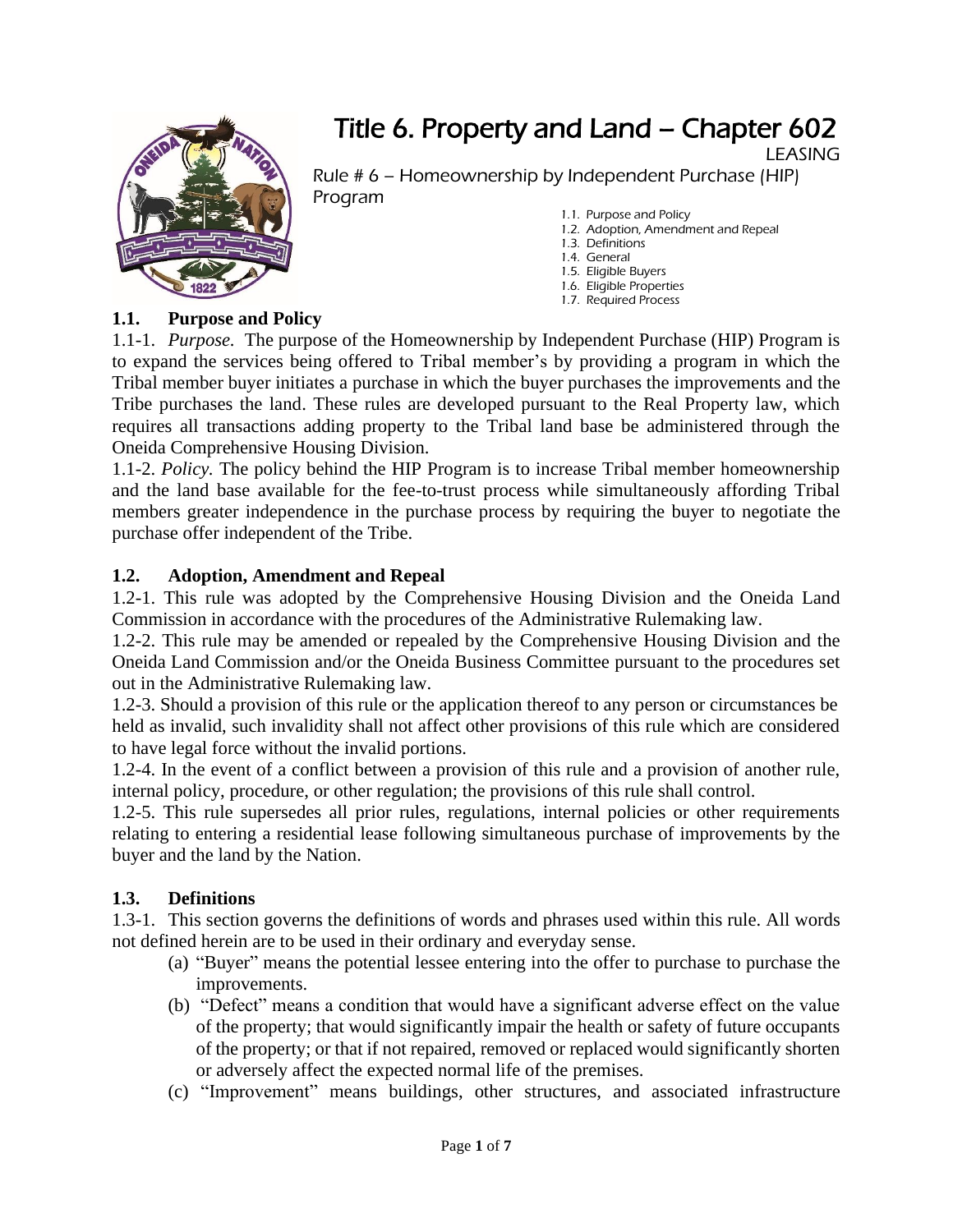attached to land.

- (g) "Offer to Purchase" means the written contract made by the buyer, accepted by the seller and approved by the Nation in which the buyer agrees to purchase the improvements upon the land and the Nation agrees to purchase to land.
- (h) "Reservation" means all the property within the exterior boundaries of the Reservation of the Nation, as created pursuant to the 1838 Treaty with the Oneida 7 Stat. 566, and any lands added thereto pursuant to federal law.
- (i) "Residential Lease" means the legal document issued by the Nation pursuant to its applicable leasing laws and rules which establishes a buyer's right to occupy Tribal land for residential purposes.
- (j) "Survey" means the measurement of the boundaries of land and its area. A survey will reveal building setbacks as well as any encroachments.
- (k) "Tax Assessed Value" means the value the local taxing authority uses to distinguish the value of the land from the improvements.
- (l) "Total Purchase Price" means the total amount offered to the seller for the acquisition of the improvements and the land.
- (m)"Tribal Fee Land" means land held in fee status by the Nation.
- (n) "Tribal Trust Land" means the surface estate of land or any interest therein held by the United States in trust for the Nation; land held by the Nation subject to federal restrictions against alienation or encumbrance; land reserved for federal purposes; and/ or land held by the United States in trust for the Nation under Section 17 of the Indian Reorganization Act, 25 U.S.C §477, et. seq.

## <span id="page-1-0"></span>**1.4. General**

1.4-1. *Program Education*. CHD shall make these rules and all relevant educational pieces and required paperwork available electronically on its website and in hard-copy format at their respective offices.

1.4-2. *Subject to Available Funding.* All offers submitted to the Nation are subject to the Nation's available funding with all purchases taking place pursuant to Land Management's Land Acquisition for Residential Leasing Standard Operating Procedure.

1.4-3. *Nation Determines Defects.* The Nation reserves the sole right to determine whether defects exist in relation to the contingencies related to the title commitment, survey and environmental investigation required under Land Management's Land Acquisition for Residential Leasing Standard Operating Procedure.

1.4-4. *Real Estate Taxes*. All homeowners, upon signing a residential lease, will be responsible for all taxes assessed against the improvements. The homeowner's real estate tax payment shall be the percentage of the total assessed taxes equal to the assessed value of the improvements divided by the assessed value of the improvements and the land combined plus any municipal fees and/or special assessments. If/when the property converts from tribal fee land to tribal trust land, the homeowner will have no tax responsibility for the improvements.

1.4-5. *Financing.* In the event a loan is required for the improvements, homeowners may secure said financing from Bay Bank or the Comprehensive Housing Division Finance Department, provided that any financing secured from the Comprehensive Housing Division is subject the Mortgage and Foreclosure law and any accompanying rules.

1.4-6. *HIP Program E-Mail Address and Shared Drive.* Comprehensive Housing Division shall work with the Nation's MIS Department to establish a HIP Program e-mail, which shall be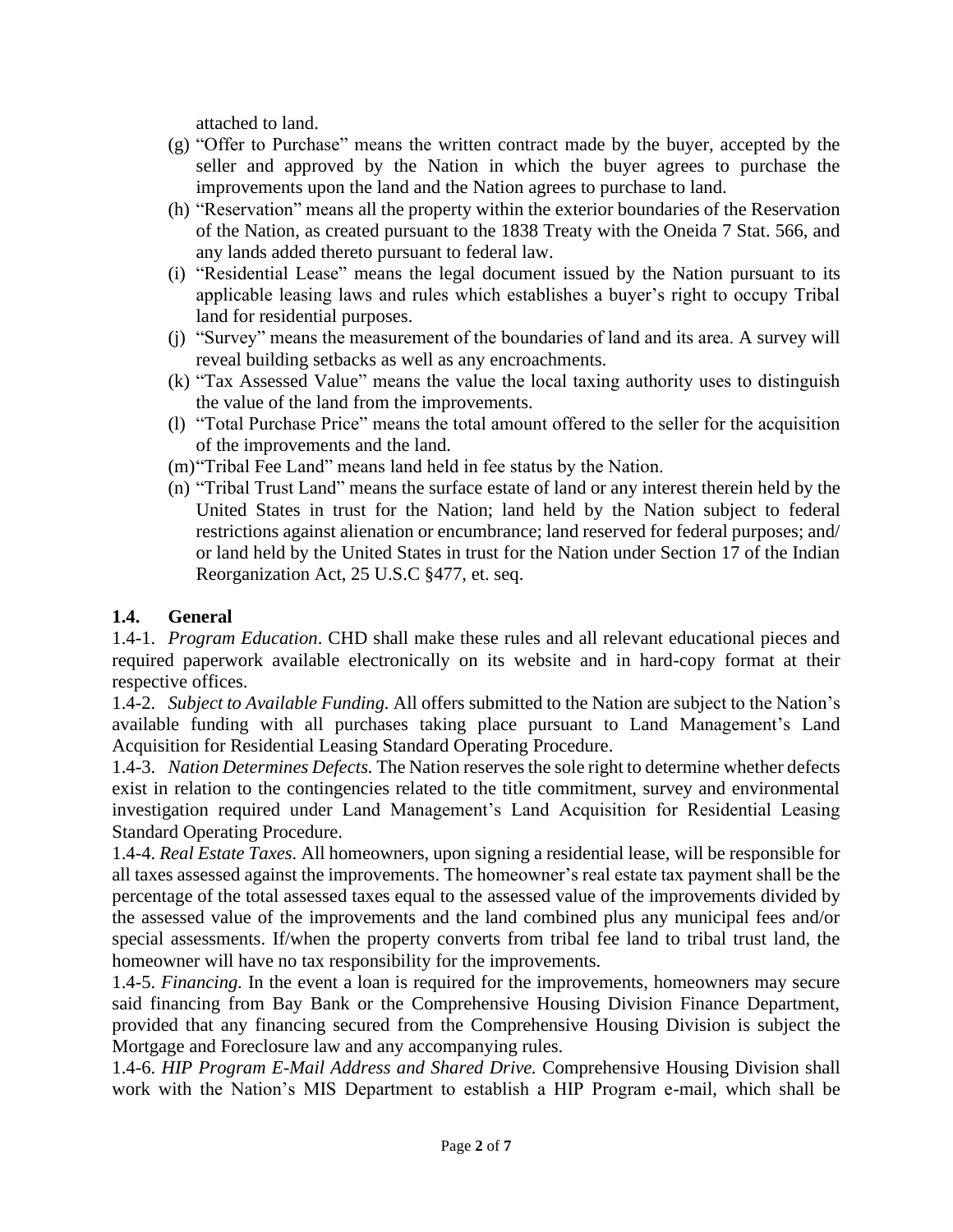available to accept all required submittals electronically, and a shared drive so that HIP Program documents may be jointly accessed by the Comprehensive Housing Division and Land Management. The Comprehensive Housing Division Residential Leasing Specialist shall be the HIP point of contact and the administrator of the shared HIP Program e-mail and shall be the only party to respond to buyer e-mails, except that the Acquisition Manager is authorized to respond to offers to purchase that require an immediate response outside of business hours in accordance with section 1.7-5.

## <span id="page-2-0"></span>**1.5. Eligible Buyers**

- 1.5-1. In order to be eligible to participate in the HIP Program, the buyer must:
	- (a) Be an enrolled member of the Oneida Nation;
	- (b) Have adequate funds available for the purchase of the improvements or be able to secure financing, including any required down payments, provided that the total purchase price after the tax assessed value of the land is deducted may not exceed \$250,000; and
	- (c) Be eligible to enter a residential lease with the Oneida Nation based on the Leasing law and any applicable residential leasing rules.

## **1.6. Eligible Properties**

1.6-1. In order for a property to be eligible for an offer to purchase pursuant to the HIP Program, it must comply with the requirements of Land Management's Land Acquisition for Residential Leasing Standard Operating Procedure.

### <span id="page-2-1"></span>**1.7. Required Process**

1.7-1. *Residential Lease Application.* In order to initiate the HIP process, the buyer shall complete an Oneida residential lease application with either the Residential Leasing Specialist or the lender, which shall include notice of process provisions related to this program.

1.7-2. *Pre-approval*. Once the Oneida residential lease application is complete, the buyer shall request a certificate of pre-approval from Bay Bank and/or the Comprehensive Housing Division Finance Department which expires within one hundred twenty (120) days and provides the maximum amount of financing available towards a home purchase. The lender shall provide a copy of the pre-approval to the Residential Leasing Specialist.

1.7-3. *Real Estate Agent Representation Optional.* Upon receipt of a certificate of pre-approval, the buyer may choose to be represented by a real estate agent, but representation is not required. The buyer may request a list of real estate agents familiar with the HIP Program from the Residential Leasing Specialist. The Acquisition Manager shall maintain said list based on the real estate agents that have completed the training pursuant to Land Management's Land Acquisition for Residential Leasing Standard Operating Procedure and shall provide updated lists to the Residential Leasing Specialist as needed.

1.7-4. If the buyer finds a potentially eligible property they would like to purchase, the buyer shall make an offer to purchase to the seller using the offer to purchase form available with Comprehensive Housing Division. The Nation may not assist buyers in making and/or negotiating an offer to purchase.

- (a) The offer to purchase form available with the Comprehensive Housing Division must, at a minimum, contain contingencies relating to:
	- (1) The real estate condition report in the format required by Wisconsin law;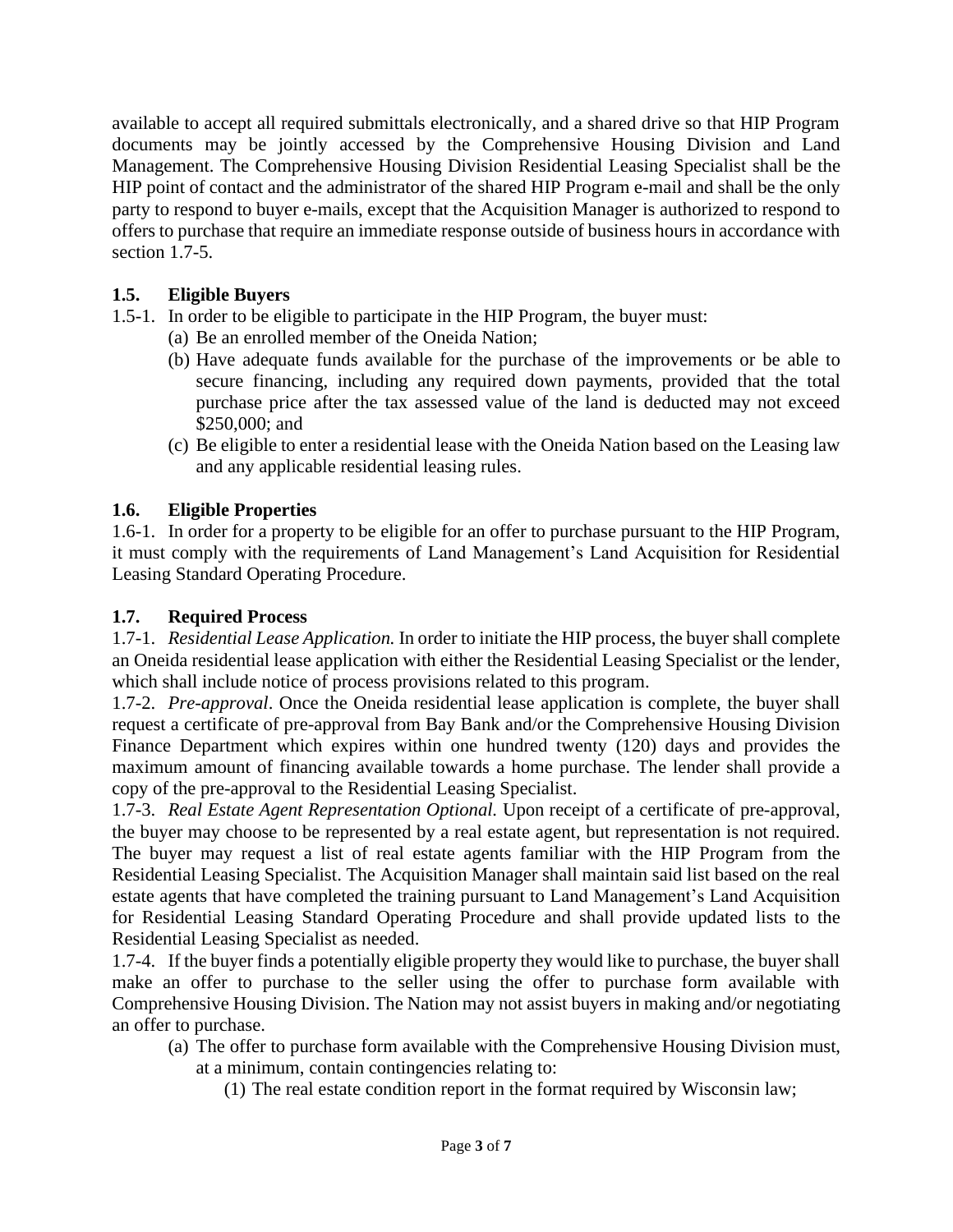- (2) The home inspection, which is an examination of the improvements' construction, condition and internal systems to establish the structural and mechanical integrity completed by certified home inspector.
- (3) The environmental inspection, which must be completed by the Nation at the Nation's expense;
- (4) The title commitment, which is the document by which a title insurer discloses to all interested parties the liens, defects, burdens and obligations that affect the subject property;
- (5) The survey or plat map, which provides the measurement of the boundaries of land and its area and reveals building setbacks as well as any encroachments;
- (6) If the property is on a septic system, the septic system inspection;
- (7) If the property is served by a well, the well water testing, which must analyze the water's bacteria and nitrate levels, and, if in Outagamie County, the arsenic levels, to determine whether the water is safe for human consumption;
- (8) If the property is served by a well, the well system inspection, which reveals information such as the well depth, date of construction, protective clay layers, drilling stipulations; and
- (9) The closing papers and costs.
- (b) All terms of the offer to purchase are non-negotiable with the exception of the following:
	- (1) Whether the buyer or seller is responsible for paying for the reports and forms required by the contingencies, except the environmental report, which is the responsibility of the Nation;
	- (2) The closing date, provided that, it must be a minimum of sixty (60) calendar days from the date the offer is accepted by all required approving parties unless an alternative closing date is agreed upon by all parties;
	- (3) The purchase price for the improvements; the purchase price of the land must be determined by the tax assessed value of the land;
	- (4) The items included in the purchase price;
	- (5) The amount of the earnest money; and
	- (6) The closing prorations.

1.7-5. *Nation's Approval*. If the buyer makes an offer to purchase that is accepted by the seller, the buyer shall present the accepted offer to purchase to the Leasing Specialist within five (5) calendar days from the date of acceptance; this initiates the Nation's approval process.

(a) Immediately upon receipt of an accepted offer, the Residential Leasing Specialist shall:

- (1) Forward the offer to purchase to the Acquisition Manager along with the buyer's pre-approval and residential lease application;
- (2) If the offer to purchase is not submitted with the Land History Questionnaire and/or the Real Estate Condition Report, provide notice to the buyer that said documents must be submitted to the Comprehensive Housing Division within five (5) business days from the date the offer to purchase is submitted – when received, the Leasing Specialist shall immediately forward said documents to the Acquisition Manager; and
- (3) Notice the buyer that the survey is due to the Comprehensive Housing Division no later than twenty (20) calendar days prior to closing. Immediately upon receipt of a survey from the buyer, the Leasing Specialist shall forward the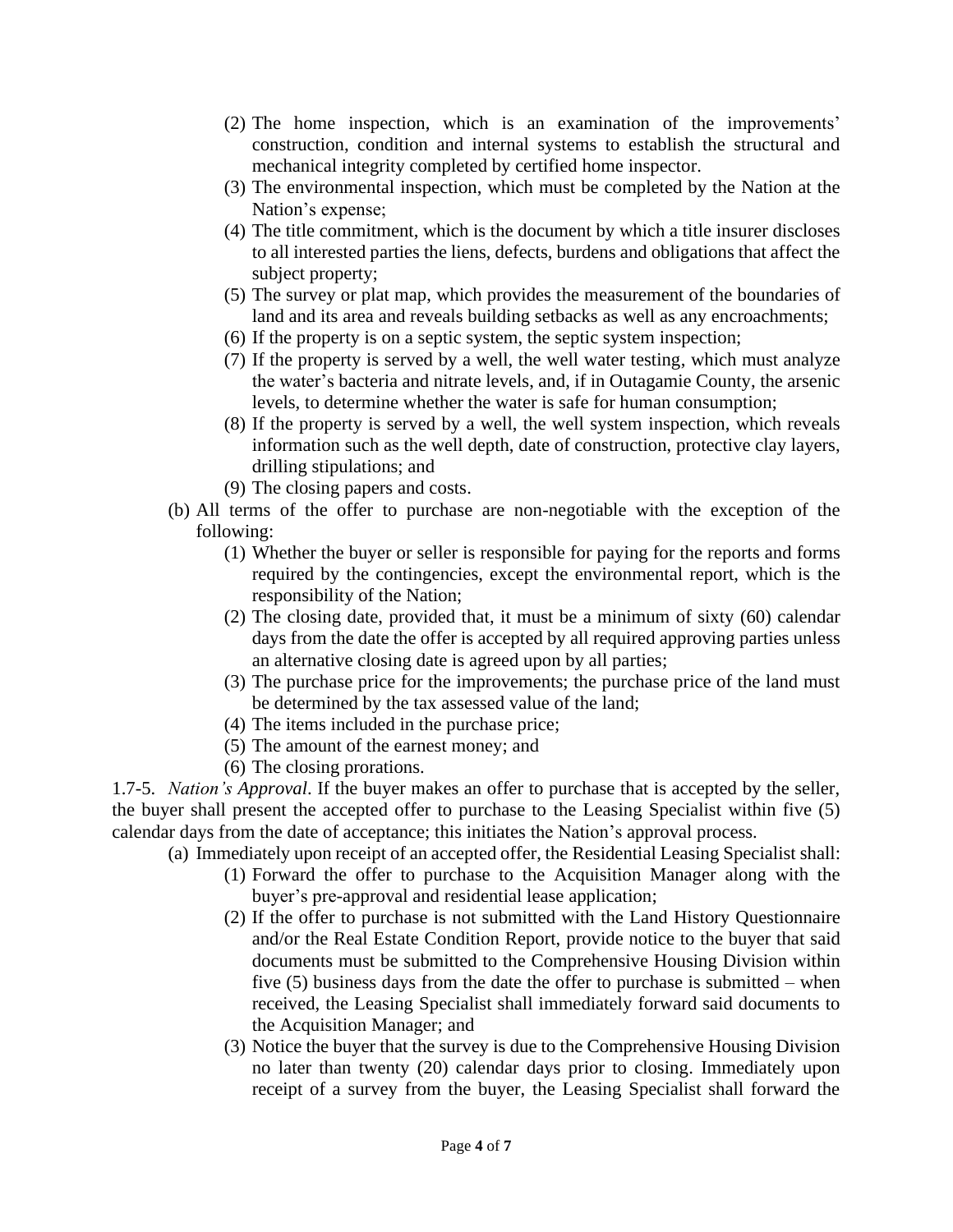survey to the Acquisition Manager.

- (b) Upon receipt of an accepted offer, the Acquisition Manager shall:
	- (1) Notify the Residential Leasing Specialist of any time acquisition funds are depleted or near depletion.
	- (2) Do all checks required under Land Management's Land Acquisition for Residential Leasing Standard Operating Procedure to determine if the property is eligible and notify the Residential Leasing Specialist if there are any defects to title that would make the homeowner or their property ineligible pursuant to Land Management's Land Acquisition for Residential Leasing Standard Operating Procedure.
	- (3) If the property is determined to be eligible sign the offer to purchase on behalf of the Nation and forward to the Residential Leasing Specialist, provided that prior to signing, the Acquisition Manager shall obtain any Land Commission approvals required under Land Management's Land Acquisition for Residential Leasing Standard Operating Procedure.
- (c) Upon receipt of an offer to purchase signed by the Nation, the Residential Leasing Specialist shall:
	- (1) Forward the offer to purchase received from the Acquisition Manager to the homeowner and the lender; and
	- (2) Obtain any Oneida Land Commission approvals required in order to enter a residential lease with the buyer.
- (d) If, subsequent to signing the offer to purchase, the Nation has a concern related to the contingencies, the Acquisition Manager or their designee shall work with relevant parties to resolve the issue and shall immediately notify the Residential Leasing Specialist and the lender of the issue and provide instructions as whether and how the issue may be corrected so that the information is able to be communicated to the buyer and eligibility is able to be confirmed in accordance with Land Management's Land Acquisition for Residential Leasing Standard Operating Procedure.

1.7-6. *Pre-Closing.* The lender shall notify the buyer, the Residential Leasing Specialist and the Acquisition Manager of the date, time and location of the closing. If Bay Bank is providing financing, then upon receipt of closing date, the Residential Leasing Specialist shall forward information, including the closing date, to the Senior Loan Officer to create an assignment of lease for financing using the closing date as the effective date. The Senior Loan Officer shall provide the assignment of lease for financing to the Residential Leasing Specialist prior to the closing date. 1.7-7. *Land Commission Approval*. Land Commission approval is deemed granted based on approval of this rule and is not required for each purchase except as specifically noted in the Residential Leasing Rule or Land Management's Land Acquisition for Residential Leasing Standard Operating Procedure.

1.7-8. *Closing*. Closing responsibilities are distributed as follows:

- (a) The Acquisition Manager shall attend closing and:
	- (1) Bring the check for the value of the land to the closing;
	- (2) Bring any other documents required by the Nation to the closing, which may include affidavits; and
	- (3) Sign closing documents on behalf of the Nation.
- (b) The Residential Leasing Specialist shall attend closing and:
	- (1) Bring the residential lease documents that have been signed on behalf of the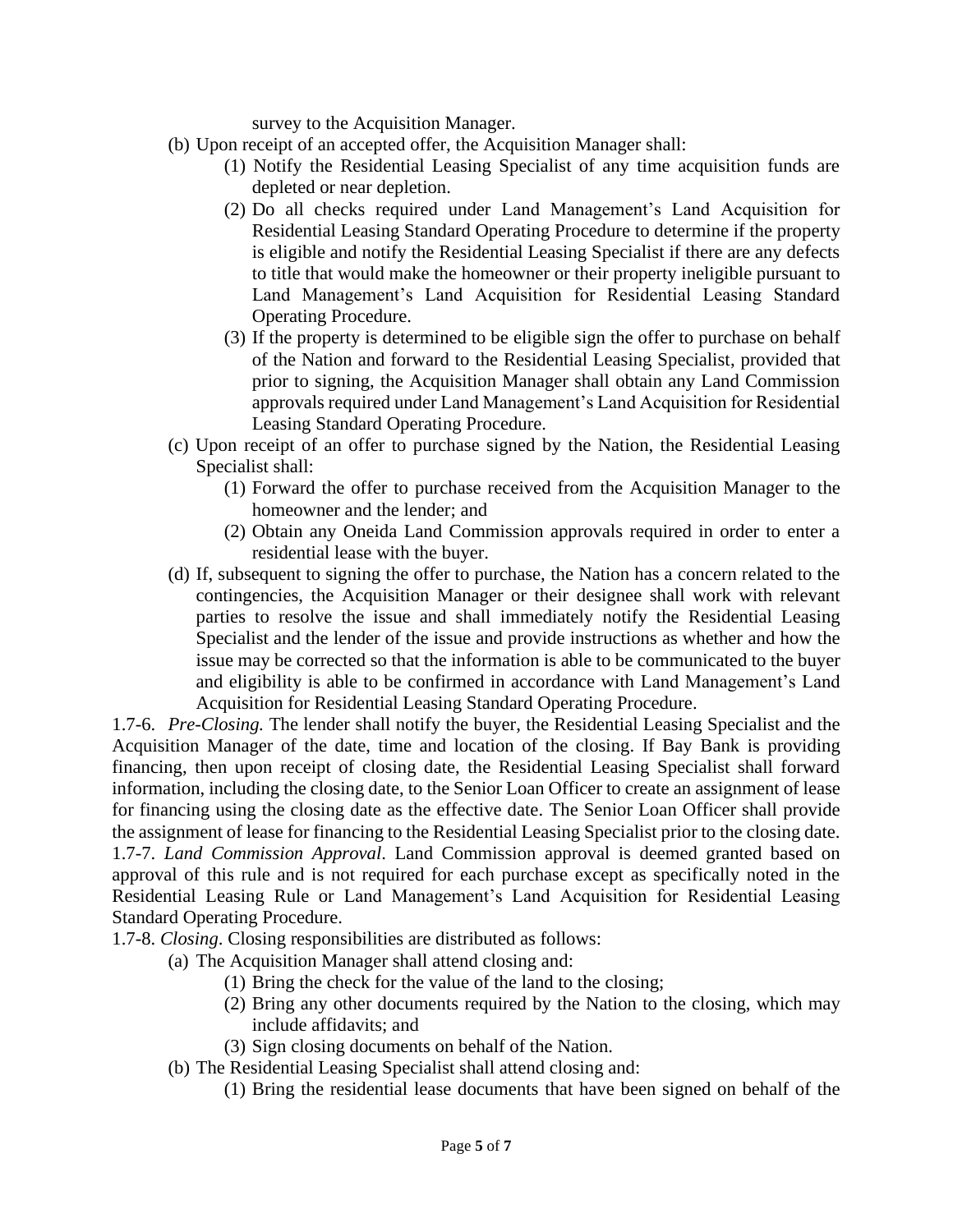Nation to the closing; and

- (2) If Bay Bank is providing financing, bring the assignments of lease for financing that has been signed on behalf of the Nation to the closing.
- (c) The homeowner shall sign the following documents at the closing:
	- (1) Any applicable loan documents;
	- (2) Closing statements;
	- (3) The three (3) original residential leases;
	- (4) If applicable, the assignment of lease for financing; and
	- (5) Any other required documents.
- (d) The lender shall bring the following to the closing:
	- (1) The loan documents and any other bank required documents; and
	- (2) Closing statements for the improvements.
- (e) Bay Title shall bring the following to the closing:
	- (1) Closing statements for the land and improvements;
	- (2) The deed; and
	- (3) Any other required documents.

## 1.7-9. *Post-Closing*.

- (a) If Bay Bank is the lender, post-closing responsibilities are distributed as follows:
	- (1) Bay Bank shall:
		- (A)Provide Bay Title with the mortgage, the assignment of lease for financing and an original residential lease;
		- (B) Ensure that Bay Title recorded the mortgage and the assignment of lease for financing; and
		- (C) Provide the original recorded mortgage and assignment of lease for financing to the Comprehensive Housing Division's Finance Department.
	- (2) The Acquisition Manager shall:
		- (A)Ensure that Bay Title provided a final title policy include said policy in the Land Management file;
		- (B) Ensure that Bay Title complied with Wisconsin's electronic transfer return requirements;
		- (C) Ensure that Bay Title recorded the deed with the county register of deeds and once received, record the county recorded deed with the Oneida Nation Register of Deed;
	- (3) The Comprehensive Housing Division shall:
		- (A)Once all the original recorded documents have been received, record the following with the Oneida Nation Register of Deeds:
			- (1) The residential lease;
			- (2) If applicable, the mortgage; and
			- (3) If applicable, the assignment of lease for financing.
		- (B) Return the original mortgage and assignment of lease for financing to Bay Bank once they have been recorded with the Oneida Nation Register of Deeds.

(b) If the Comprehensive Housing Division Finance Department is the lender, post-closing responsibilities are distributed as follows:

(1) The Acquisition Manager shall: